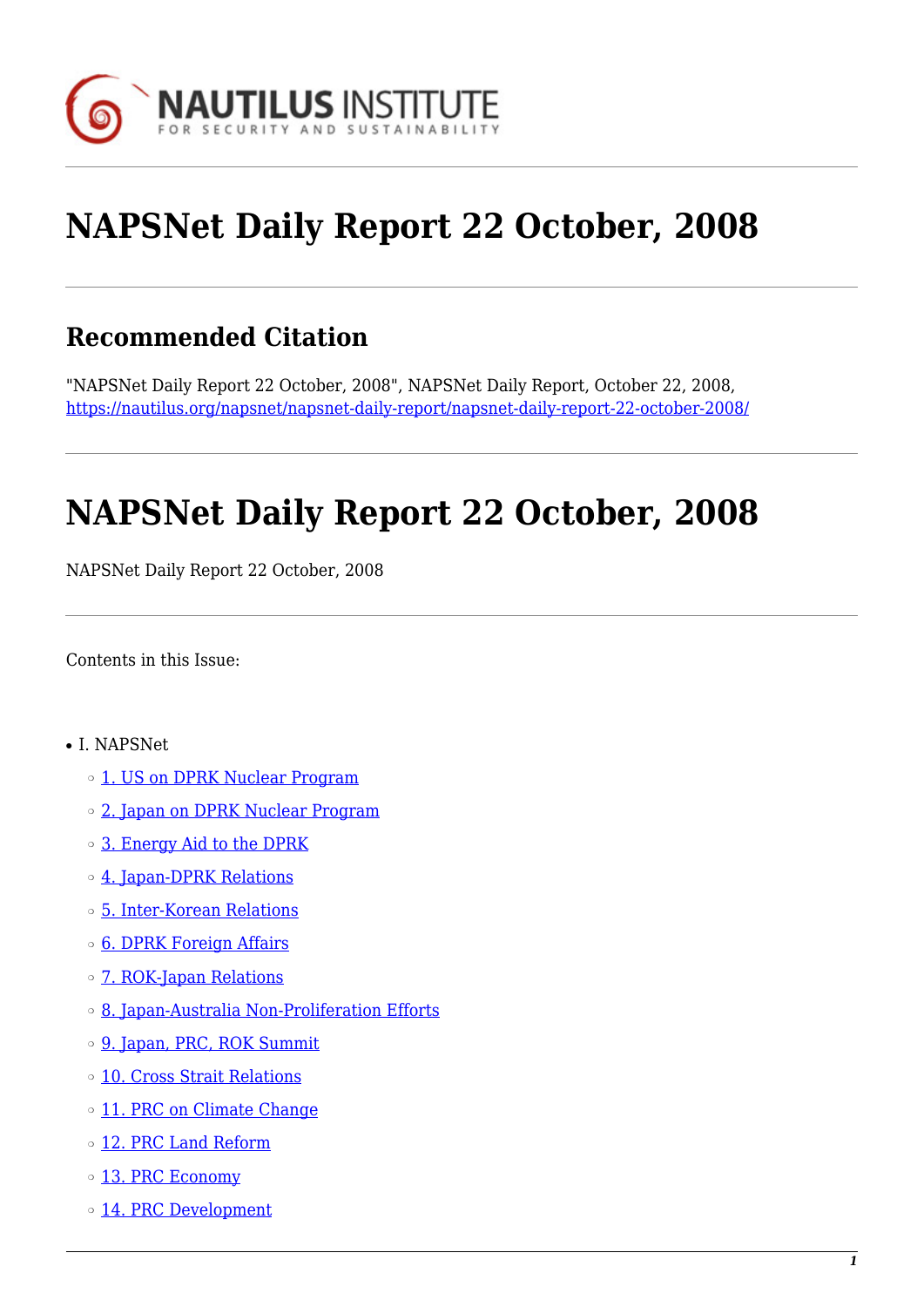o [15. PRC Security](#page-5-0)

- II. PRC Report
	- o [16. PRC Civil Society and the Environment](#page-5-1)
	- ❍ [17. PRC AIDS Issue](#page-5-2)

[Preceding NAPSNet Report](https://nautilus.org/mailing-lists/napsnet/dr/2008-2/napsnet-daily-report-21-october-2008/)

### **I. NAPSNet**

# <span id="page-1-0"></span>**1. US on DPRK Nuclear Program**

The Yomiuri Shimbun ("DELISTING CONCERNS U.S. OFFICIALS", 2008/10/21) reported that dissatisfaction is prevalent within the US administration over the agreement reached between the United States and the DPRK on the verification of the DPRK's declaration of its nuclear programs. A US government official dismissed the accord as a "fictitious agreement" because it will be impossible to carry out thorough verification measures as it stands. According to sources close to the US administration officials of the State Department's Verification, Compliance and Implementation Bureau (VCI) strongly objected to the agreement, insisting that such verification procedures were unacceptable.

#### <span id="page-1-1"></span>[\(return to top\)](#page-0-0)

### **2. Japan on DPRK Nuclear Program**

Chosun Ilbo ("JAPAN 'TO PAY CASH FOR N.KOREA'S DENUCLEARIZATION'", 2008/10/21) reported that the Japanese government could pay money for the DPRK's nuclear dismantlement and technical assistance rather than taking part in the supply of heavy fuel oil that the ROK, the U.S., the PRC, Japan and Russia have agreed to share, the Nihon Keizai Shimbun reported on Tuesday. The daily reported the Japanese government is considering providing about 16 billion yen (about W200 billion, US\$1=W1,320), the equivalent amount of its share of 200,000 tons of heavy oil.

<span id="page-1-2"></span>[\(return to top\)](#page-0-0) 

### **3. Energy Aid to the DPRK**

Agence-France-Presse ("US OPTIMISTIC ABOUT SOLUTION ON FUEL OIL TO DPRK", Washington, 2008/10/21) reported that the five nations negotiating DPRK's nuclear disarmament have a "high degree of confidence" they will meet their obligations to supply fuel oil to DPRK, the United States said. The US, PRC, ROK, Russia and Japan agreed to share the aid evenly, but Japan refuses to contribute until the DPRK accounts fully for Japanese abductees. US State Department spokesman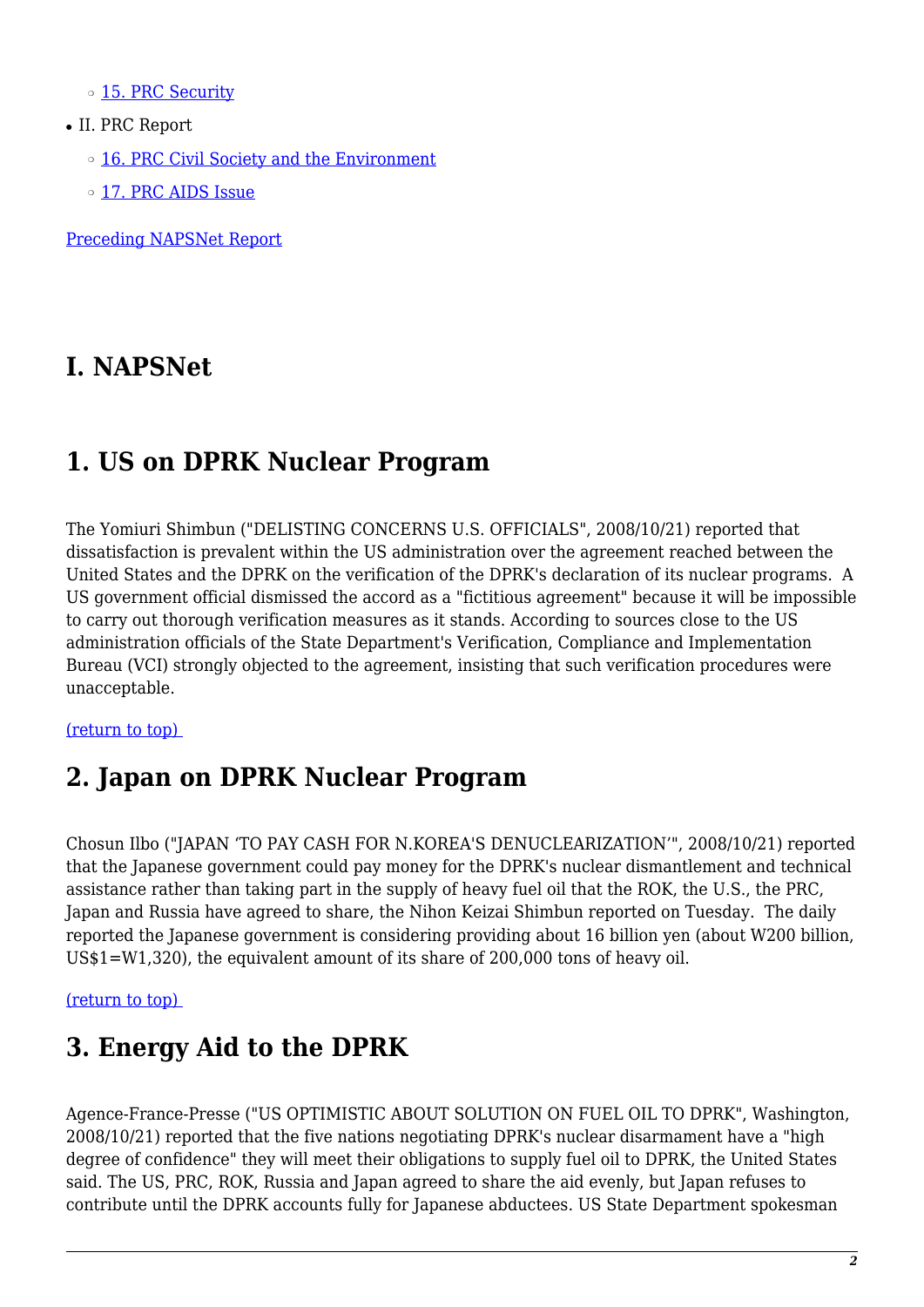Sean McCormack appeared to indicate there was time to resolve the problem when he said Russia was next in line to deliver the fuel oil. "I think there's a high degree of confidence among the five that we will meet our obligations," McCormack added during the daily press briefing in Washington.

<span id="page-2-0"></span>[\(return to top\)](#page-0-0) 

# **4. Japan-DPRK Relations**

Xinhua News ("DPRK OFFICIAL DAILY CALLS FOR REMOVAL OF JAPAN FROM SIX-PARTY TALKS", Pyongyang, 2008/10/21) reported that Japan should be removed from the six-party talks aimed at denuclearizing the Korean Peninsula, a commentary in the Democratic People's Republic of Korea (DPRK) official daily Minju Joson said Tuesday. The commentary accused Japan of attempting to impede the denuclearization process and use it as a pretext to bolster its military power and expansionist aims.

<span id="page-2-1"></span>[\(return to top\)](#page-0-0) 

# **5. Inter-Korean Relations**

Agence-France-Presse ("DPRK WARNS OF MILITARY CLASH OVER PROPAGANDA LEAFLETS", Seoul, 2008/10/21) reported that DPRK accused ROK Tuesday of waging "psychological warfare" and said the launch of propaganda leaflets across their heavily fortified border could spark a military clash. The documents criticize DPRK leader Kim Jong Il, describing him as a murderous dictator and calling for an end to his rule.The official government newspaper Minju Joson said the Seoul government is condoning the spreading by ROK activists of the leaflets despite Pyongyang's repeated protests.

Yonhap News (Shim Sun-ah, "SEOUL WILL WORK TO IMPROVE TIES WITH N. KOREA DESPITE THREATS: MINISTER", Seoul, 2008/10/21) reported that Seoul's top official on the DPRK said his government will continue to engage Pyongyang despite repeated threats by the DPRK. "We will not directly respond to North Korea's negative actions, but stay calm and firm while continuing to push for dialogue and cooperation between the two Koreas," Unification Minister Kim Ha-joong said in a keynote address to a Seoul forum.

Korea Herald ( Kim Ji-hyun, "ARMY MUST BRACE FOR N.K. MELTDOWN", 2008/10/21) reported that the ROK Army should better prepare for a DPRK collapse, as the situation would carry huge regional security risks, the biggest being China's intervention, a leading U.S. scholar said. If reunification has not been achieved by 2020, the ROK Army's deadline for massive reform, it may be pressed to consider a preemptive invasion to prevent or respond to PRC intervention, Bruce Bennett of the United States-based RAND Corp. said at a seminar on future ROK Army tasks.

<span id="page-2-2"></span>[\(return to top\)](#page-0-0) 

# **6. DPRK Foreign Affairs**

Yonhap News ("FOREIGN DELEGATIONS VISIT N. KOREA FOLLOWING REPORTS OF ENTRY BAN", Seoul, 2008/10/21) reported that the DPRK's state media have recently reported the arrival of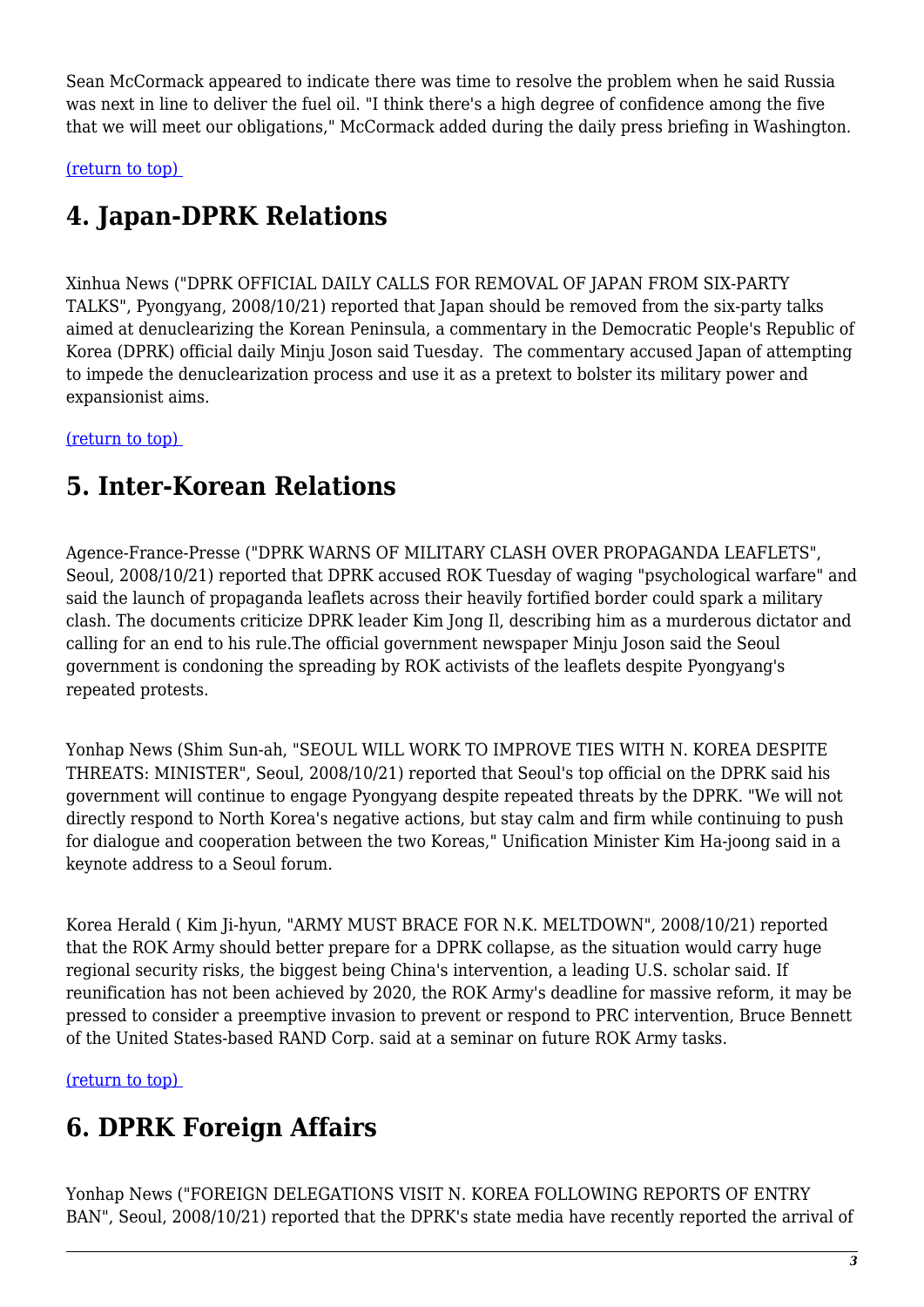two foreign delegations in Pyongyang following a Japanese news report that foreigners would be banned from entering the country ahead of an "important announcement" by Pyongyang. Despite reports of a travel ban on foreigners, the North's official Korean Central News Agency reported on Monday that a delegation from Myanmar's Ministry of Sports led by Minister Aye Myint arrived in Pyongyang. The news agency also reported on the same day that a government delegation from Namibia led by Foreign Minister Marco Hausiku arrived in Pyongyang and met with the North's Foreign Minister Pak Ui-chun.

<span id="page-3-0"></span>[\(return to top\)](#page-0-0) 

# **7. ROK-Japan Relations**

JoongAng Daily (Ser Myo-ja , "ROK-JAPAN SUMMIT TO OCCUR AT THE ASEM", 2008/10/22) reported that ROK and Japan will have a bilateral summit on the sidelines of the Asia-Europe Meeting summit in Beijing, the Blue House said yesterday. According to the presidential office, President Lee Myung-bak will meet with his Japanese counterpart, Prime Minister Taro Aso, on Friday. The two leaders are expected to discuss cooperative measures to address the global financial crisis and the DPRK nuclear issue, a senior Blue House official said. They will also talk about ways to improve ties, which have grown strained over Japan's territorial claims to the ROK-controlled Dokdo islets, which Japan calls Takeshima.

#### <span id="page-3-1"></span>[\(return to top\)](#page-0-0)

### **8. Japan-Australia Non-Proliferation Efforts**

The Associated Press ("AUSTRALIA, JAPAN HOST NUCLEAR NONPROLIFERATION TALKS ", Sydney, 2008/10/21) reported that the world has not paid enough attention to the spread of nuclear weapons since the Cold War and could face devastation dwarfing the 9/11 attacks if the threat is not quickly curbed, the co-chair of a nuclear commission said. Former Australian Foreign Minister Gareth Evans said that while nuclear proliferation took a back seat to climate change and financial crises, countries such as India and Pakistan tested nuclear missiles, leaving the world vulnerable to an "avalanche" of new weapons.

<span id="page-3-2"></span>[\(return to top\)](#page-0-0) 

# **9. Japan, PRC, ROK Summit**

Agence-France-Presse ("JAPAN WANTS 1ST SUMMIT WITH CHINA AND SOUTH KOREA TO BE HELD IN 2008", 2008/10/22) reported that Japan said yesterday it wanted to hold an inaugural three-way summit with PRC and ROK by the end of the year in southern Japan. Japan has been working to mend ties strained by memories of Tokyo's past aggression against its two neighbors. The three-way summit would likely focus in part on efforts to end DPRK's nuclear drive. He said no date was confirmed, although Kyodo News and the Tokyo Broadcasting System network said Japan was looking to hold the summit on December 6 or 7.

#### <span id="page-3-3"></span>[\(return to top\)](#page-0-0)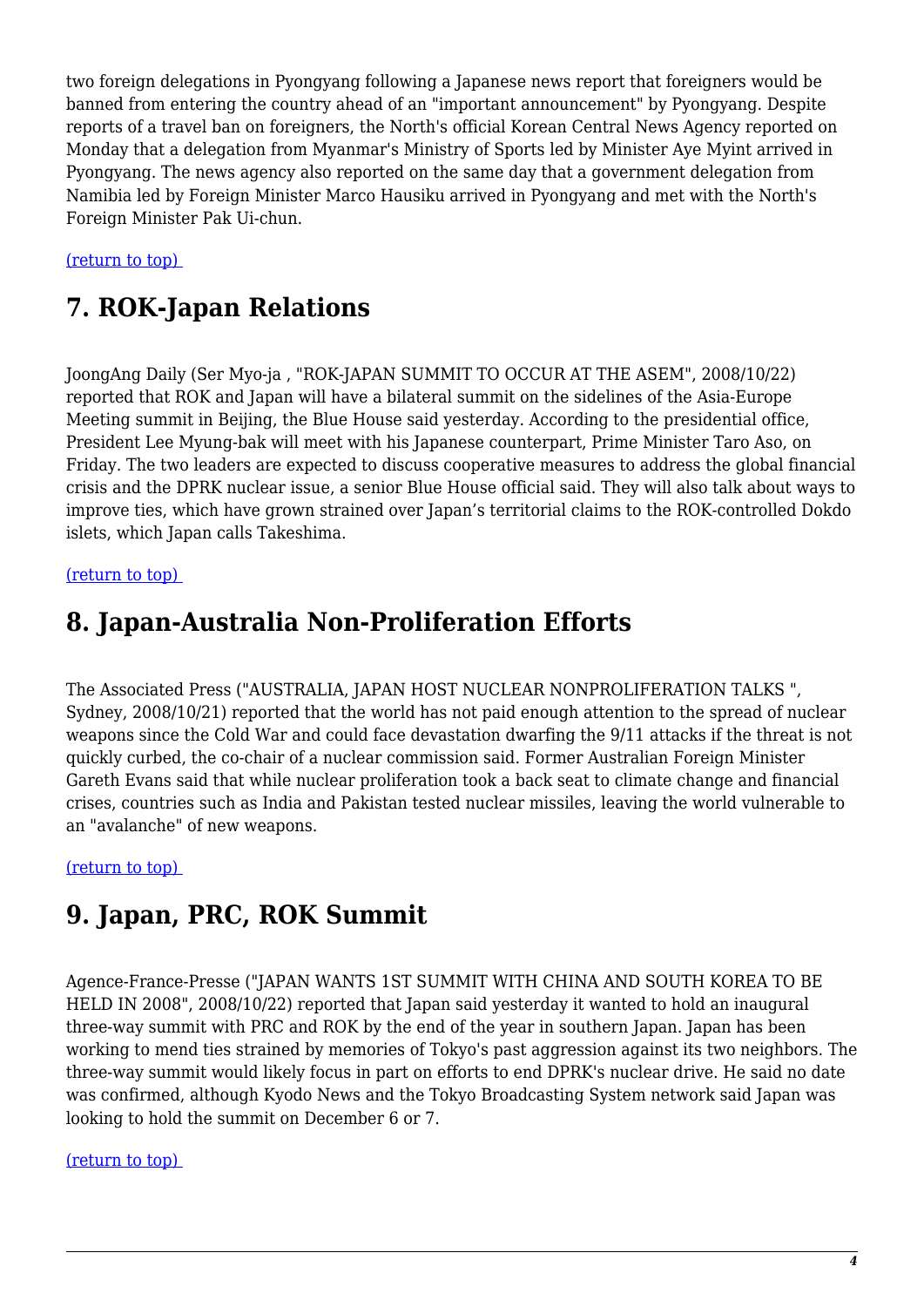# **10. Cross Strait Relations**

Reuters ("TAIWAN LEADER MA VOWS NO WAR WITH PRC DURING HIS TERM", Taipei, 2008/10/21) reported that Taiwan President Ma Ying-jeou vowed on Tuesday that no war would break out with long-time political rival PRC, which considers the self-ruled island as part of its territory, during his term in office. "The president resolutely said that in the coming four years there would be no war between the two sides," Ma's office said in a statement after his speech to top military personnel.

<span id="page-4-0"></span>[\(return to top\)](#page-0-0) 

### **11. PRC on Climate Change**

Xinhua News ("SURVEY: 69 PCT OF CHINESE TO SHIFT LIFESTYLE TO HELP SLOW DOWN CLIMATE CHANGE", Beijing, 2008/10/21) reported that up to 69 percent of PRC consumers surveyed are willing to change their lifestyles so as to help with global efforts to slow down the climate change, according to a latest survey. Findings of the survey, which was conducted on 1,000 consumers in 16 major PRC cities, including Beijing and Shanghai, were released earlier this week by Beijing consumer association and Beijing climate center. According to the survey, climate change ranked fourth among global concerns. The top three were economy, social turmoil and natural disaster.

<span id="page-4-1"></span>[\(return to top\)](#page-0-0) 

### **12. PRC Land Reform**

LA Times ("PRC OUTLINES LAND REFORM PLAN", Beijing, 2008/10/21) reported that after a string of mixed signals, PRC announced a broad land reform plan Sunday that in theory will allow farmers to transfer or lease their land, removing one of the last major planks of Chairman Mao Tse-tung's collective revolution.Economists and rural experts say the long-discussed overhaul could provide legal authority to secure loans, invest in irrigation, expand plot sizes and otherwise boost agricultural productivity. The announced changes, which face huge implementation challenges, could also reduce the social tension and riots resulting from a system that has tolerated massive land grabs by corrupt local officials in league with developers.

#### <span id="page-4-2"></span>[\(return to top\)](#page-0-0)

### **13. PRC Economy**

<span id="page-4-3"></span>The Associated Press ("PRC URGES GLOBAL COOPERATION ON FINANCIAL CRISIS", Beijing, 2008/10/21) reported that PRC urged greater international cooperation on the global financial crisis, saying Tuesday the topic would be discussed during a meeting of Asian and European leaders in Beijing later this week. Its economy expanded by just 9 percent in the third quarter, its most sluggish pace in five years, due to slowing demand for its goods as consumers in the U.S. and Europe cut back on spending."PRC maintains that the international community should strengthen cooperation and jointly handle the current financial crisis on the basis of equal consultation," Qin said.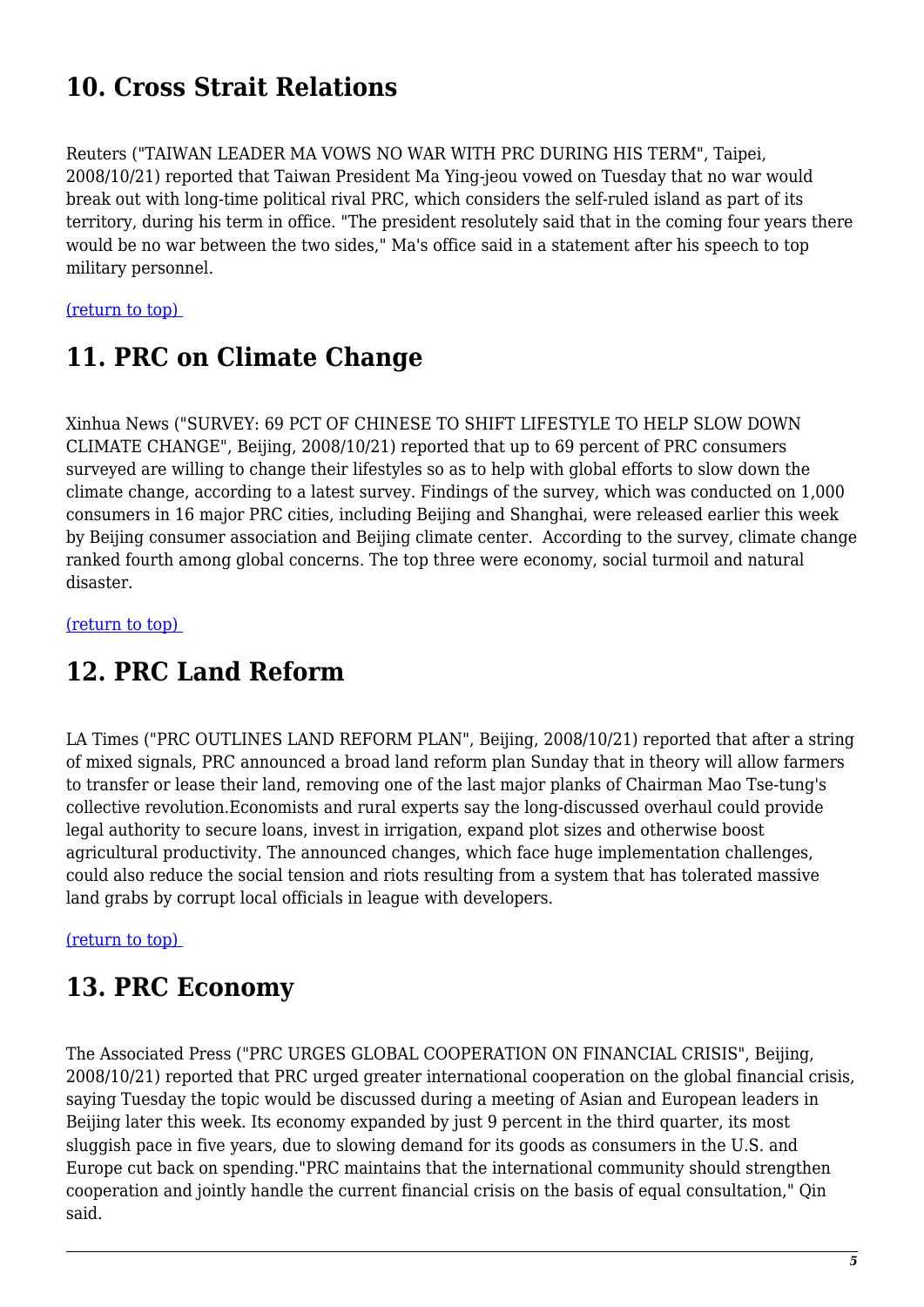# **14. PRC Development**

Xinhua News ("CHINA VOWS TO STRIVE FOR BALANCED RURAL AND URBAN DEVELOPMENT", Beijing, 2008/10/21) reported that the PRC will take multiple measures to support rural economic and social development to realize a balanced growth between its rural and urban areas, according to a Communist Party of China (CPC) Central Committee decision. Comprehensive planning will be conducted in fields including industrial development, infrastructure construction and public service, as well as employment, with the needs of both rural and urban areas taken into account. The rights and interests of migrant workers were given priority in the decision. The committee promised to take effective measures to ensure they had equal access to social welfare as their fellow citizens regarding wages, education, public health care and housing.

<span id="page-5-0"></span>[\(return to top\)](#page-0-0) 

### **15. PRC Security**

The Associated Press ("CHINA RELEASES TERROR BLACKLIST IN OLYMPIC PLOT", 2008/10/21) reported that police called Tuesday for the extradition of eight alleged separatists accused of plotting a campaign of terror to coincide with the Beijing Olympics — a scheme that reportedly included bomb attacks within the PRC and in unspecified countries in the Middle East and South Asia. A Public Security Ministry spokesman said the eight men, all PRC citizens, were believed to have financed, incited and organized attacks during and around the Aug. 8-24 games as part of an ongoing insurgency against PRC rule in the traditionally Muslim west.

[\(return to top\)](#page-0-0) 

### **II. PRC Report**

# <span id="page-5-1"></span>**16. PRC Civil Society and the Environment**

China Communication Broadcast Network ("QINGHAI SANJIANGYUAN ECOLOGICAL AND ENVIRONMENTAL PROTECTION ASSOCIATION FOUND IN XINING CITY", 2008/10/20) reported that Sanjiangyuan Ecological and Environmental Protection Association was founded recently in Xining city of Qinghai province, and was the first provincial environmental civil organizations of Qinghai province. Some environmental protection organizations have done some work before, such as establishing green rural community network, protecting endangered wild animals and so on. The Sanjiangyuan Ecological and Environmental Protection Association was founded on the base of those local environmental organizations and will continue their work.

#### <span id="page-5-2"></span>[\(return to top\)](#page-0-0)

### **17. PRC AIDS Issue**